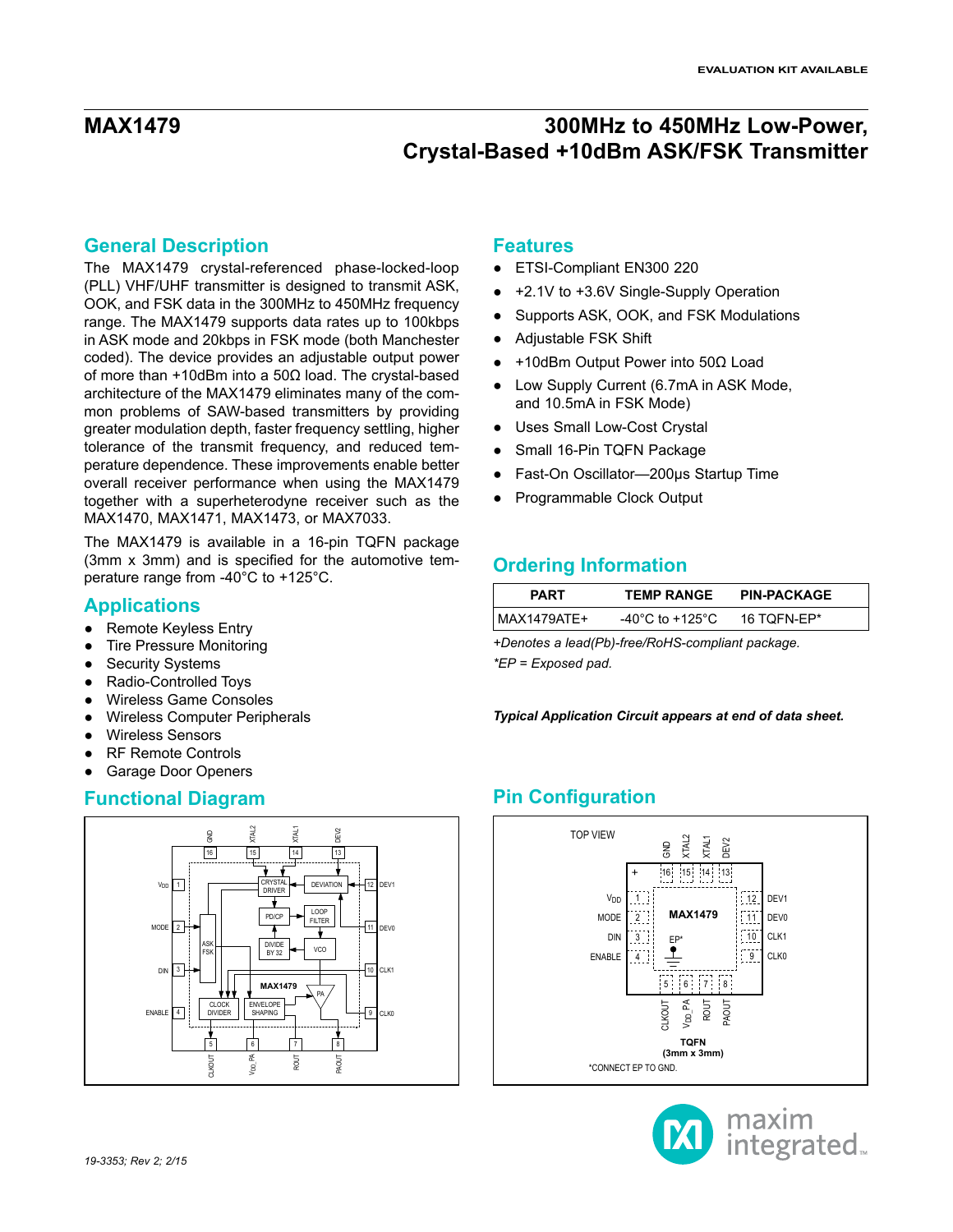# **Absolute Maximum Ratings**

| Continuous Power Dissipation ( $T_A$ = +70 <sup>o</sup> C) |  |
|------------------------------------------------------------|--|
| 16-Pin TQFN (derate 14.7mW/°C above +70°C)1176.5mW         |  |

*Stresses beyond those listed under "Absolute Maximum Ratings" may cause permanent damage to the device. These are stress ratings only, and functional operation of the device at these*  or any other conditions beyond those indicated in the operational sections of the specifications is not implied. Exposure to absolute maximum rating conditions for extended periods may affect<br>device reliability.

## **DC Electrical Characteristics**

(Typical Application Circuit, all RF inputs and outputs are referenced to 50Ω, V<sub>DD</sub> = 2.1V to 3.6V, V<sub>ENABLE</sub> = V<sub>DD</sub>. T<sub>A</sub> = -40°C to +125°C, unless otherwise noted. Min and Max values are 100% tested at  $T_A$  = +125°C and are guaranteed by design and characterization over temperature, unless otherwise noted. Typical values are at  $V_{DD}$  = +2.7V,  $T_A$  = +25°C, unless otherwise noted.) (Note 1)

| <b>PARAMETER</b>                  | <b>SYMBOL</b>         |                                              | <b>CONDITIONS</b>              | <b>MIN</b>         | <b>TYP</b> | <b>MAX</b> | <b>UNITS</b> |
|-----------------------------------|-----------------------|----------------------------------------------|--------------------------------|--------------------|------------|------------|--------------|
| Supply Voltage                    | <b>V<sub>DD</sub></b> |                                              |                                | 2.1                |            | 3.6        | $\vee$       |
|                                   |                       | PA off, $V_{\text{DIN}}$ at                  | $f_{RF}$ = 315MHz              |                    | 2.9        | 4.3        |              |
|                                   |                       | 0% duty cycle<br>(ASK or FSK)                | $f_{RF}$ = 433MHz              |                    | 3.3        | 4.8        |              |
| <b>Supply Current</b>             | <b>I</b> DD           | $VDIN$ at 50%                                | $f_{RF}$ = 315MHz              |                    | 6.7        | 10.7       | mA           |
|                                   |                       | duty cycle (ASK)<br>(Notes 2, 3)             | $f_{RF}$ = 433MHz              |                    | 7.3        | 11.4       |              |
|                                   |                       | V <sub>DIN</sub> at 100%<br>duty cycle (FSK) | $f_{RF}$ = 315MHz              |                    | 10.5       | 17.1       |              |
|                                   |                       |                                              | $f_{RF}$ = 433MHz (Note 3)     |                    | 11.4       | 18.1       |              |
|                                   | <b>ISTDBY</b>         | $V_{ENABLE} < V_{IL}$                        | $T_A$ = +25°C                  |                    | 0.2        |            | nA           |
| <b>Standby Current</b>            |                       |                                              | $T_A < +85^{\circ}$ C (Note 3) |                    | 120        | 300        |              |
|                                   |                       |                                              | $T_A$ < +125°C                 |                    | 700        | 1600       |              |
| <b>DIGITAL INPUTS AND OUTPUTS</b> |                       |                                              |                                |                    |            |            |              |
| Data Input High                   | V <sub>IH</sub>       |                                              |                                | $V_{DD}$ -<br>0.25 |            |            | $\vee$       |
| Data Input Low                    | $V_{IL}$              |                                              |                                |                    |            | 0.25       | $\vee$       |
| Maximum Input Current             | ΙM                    |                                              |                                |                    | 20         |            | μA           |
| Output Voltage High               | V <sub>OH</sub>       | CLKOUT, load = $10k\Omega$    10pF (Note 3)  |                                | $VDD$ -<br>0.25    |            |            | $\vee$       |
| Output Voltage Low                | $V_{OL}$              | CLKOUT, load = $10k\Omega$    10pF (Note 3)  |                                |                    |            | 0.25       | $\vee$       |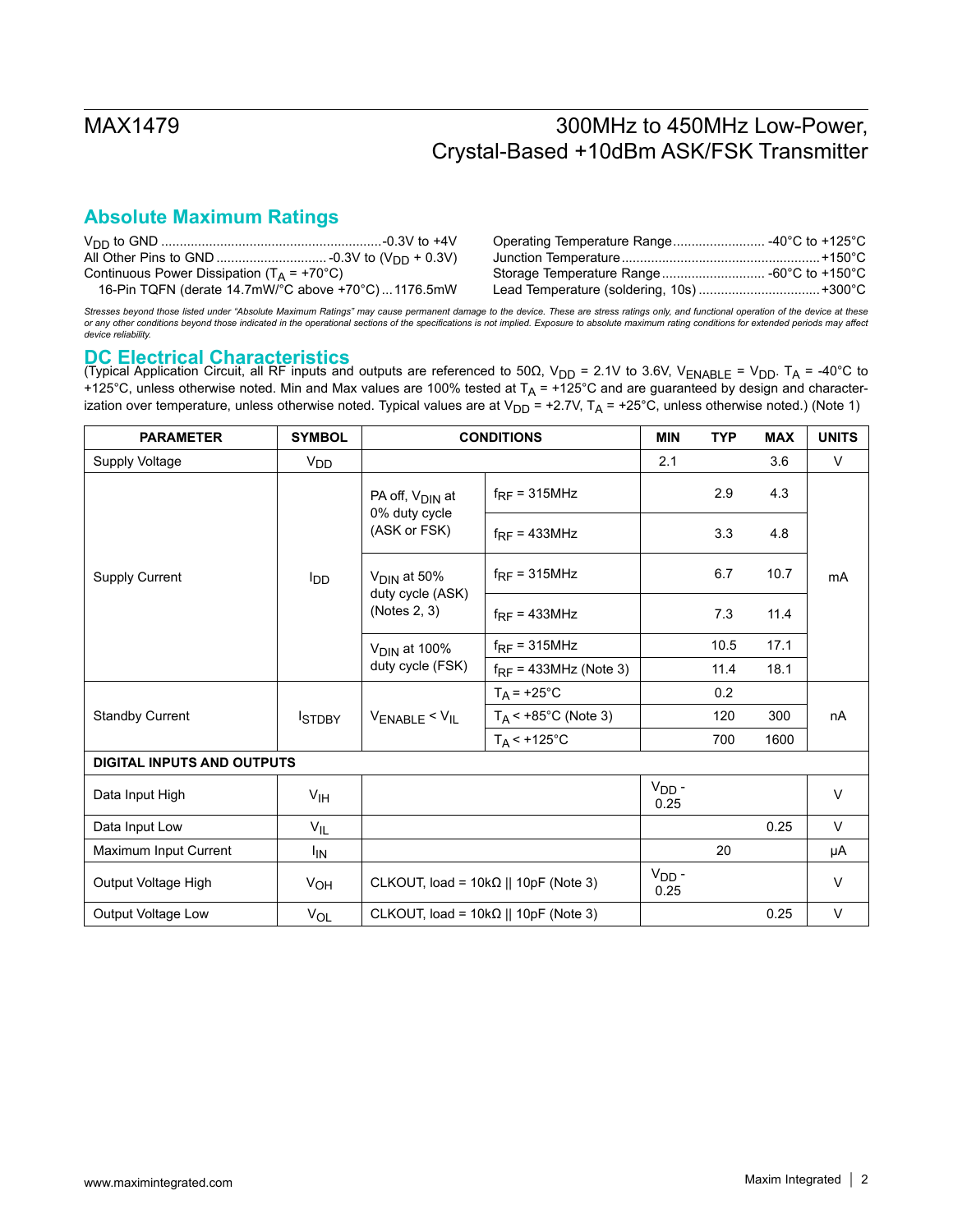## **AC Electrical Characteristics**

(Typical Application Circuit, all RF inputs and outputs are referenced to 50Ω, V<sub>DD</sub> = 2.1V to 3.6V, V<sub>ENABLE</sub> = V<sub>DD</sub>. T<sub>A</sub> = -40°C to +125°C, unless otherwise noted. Min and Max values are 100% tested at  $T_A$  = +125°C and are guaranteed by design and characterization over temperature, unless otherwise noted. Typical values are at  $V_{DD}$  = +2.7V,  $T_A$  = +25°C, unless otherwise noted.) (Note 1)

| <b>PARAMETER</b>                 | <b>SYMBOL</b>     |                                             | <b>CONDITIONS</b>           | <b>MIN</b> | <b>TYP</b>           | <b>MAX</b> | <b>UNITS</b> |  |
|----------------------------------|-------------------|---------------------------------------------|-----------------------------|------------|----------------------|------------|--------------|--|
| <b>SYSTEM PERFORMANCE</b>        |                   |                                             |                             |            |                      |            |              |  |
| Frequency Range                  | $f_{\mathsf{RF}}$ |                                             |                             |            |                      | 450        | <b>MHz</b>   |  |
| Turn-On Time (Note 4)            |                   |                                             | Settle to within 50kHz      |            | 200                  |            |              |  |
|                                  | t <sub>ON</sub>   | Settle to within 5kHz                       |                             |            | 350                  |            | μs           |  |
| Maximum Data Rate (Note 3)       |                   |                                             | ASK mode (Manchester coded) |            | 100                  |            | kbps         |  |
|                                  |                   | FSK mode (Manchester coded)                 |                             |            | 20                   |            |              |  |
| Maximum FSK Frequency            |                   | $DEV[2:0] = 111$                            | $f_{RF}$ = 315MHz           |            | 55                   |            |              |  |
| Deviation                        |                   | (Note 5)                                    | $f_{RF}$ = 433MHz           |            | 80                   |            | kHz          |  |
|                                  |                   | $T_A$ = +25°C, $V_{DD}$ = +2.7V             |                             | 6.8        | 10                   | 12.0       |              |  |
| Output Power                     | POUT              | $T_A$ = +125°C, $V_{DD}$ = +2.1V            |                             | 2.7        | 5.3                  |            | dBm          |  |
|                                  |                   | $T_A$ = -40°C, $V_{DD}$ = +3.6V             |                             |            | 12.2                 | 16.1       |              |  |
| Transmit Efficiency with CW Tone |                   | $f_{RF}$ = 315MHz                           |                             |            | 35                   |            | $\%$         |  |
| (Note 6)                         |                   | $f_{RF}$ = 433MHz                           |                             |            | 34                   |            |              |  |
| Transmit Efficiency at 50% Duty  |                   | $f_{RF}$ = 315MHz                           |                             |            | 27                   |            |              |  |
| Cycle                            |                   | $f_{RF}$ = 433MHz                           |                             |            | 25                   |            | $\%$         |  |
| PHASE-LOCKED-LOOP PERFORMANCE    |                   |                                             |                             |            |                      |            |              |  |
| VCO Gain                         | K <sub>VCO</sub>  |                                             |                             |            | 280                  |            | MHz/V        |  |
|                                  |                   |                                             | $f_{OFFSET} = 100kHz$       |            | $-75$                |            |              |  |
| <b>Phase Noise</b>               |                   | $f_{RF}$ = 315MHz                           | $f_{OFFSET} = 1 MHz$        |            | -98                  |            | dBc/Hz       |  |
|                                  |                   |                                             | $f_{OFFSET} = 100kHz$       |            | $-74$                |            |              |  |
|                                  |                   | $f_{RF}$ = 433MHz                           | $f_{OFFSET} = 1 MHz$        |            | $-98$                |            |              |  |
| <b>Maximum Carrier Harmonics</b> |                   | $f_{RF} = 315 MHz$                          |                             | $-50$      |                      |            |              |  |
|                                  |                   | $f_{RF}$ = 433MHz                           |                             |            | $-45$                |            | dBc          |  |
| Reference Spur                   |                   |                                             |                             |            | $-40$                |            | dBc          |  |
| Loop Bandwidth                   | <b>BW</b>         |                                             |                             |            | 300                  |            | kHz          |  |
| <b>Crystal Frequency Range</b>   | <b>fxtal</b>      |                                             |                             |            | $F_{RF}/32$          |            | MHz          |  |
| <b>Crystal Tolerance</b>         |                   |                                             |                             |            | 50                   |            | ppm          |  |
| Crystal Load Capacitance         | $C_{LOAD}$        | (Note 7)                                    |                             |            | 4.5                  |            | pF           |  |
| <b>Clock Output Frequency</b>    |                   | Determined by CLK0 and CLK1;<br>see Table 1 |                             |            | F <sub>XTAL</sub> /N |            | <b>MHz</b>   |  |

**Note 1:** Supply current, output power, and efficiency are greatly dependent on board layout and PAOUT match.

**Note 2:** 50% duty cycle at 10kHz ASK data (Manchester coded).

**Note 3:** Guaranteed by design and characterization, not production tested.

**Note 4:** V<sub>ENABLE</sub> = V<sub>IL</sub> to V<sub>ENABLE</sub> = V<sub>IH</sub>. f<sub>OFFSET</sub> is defined as the frequency deviation from the desired carrier frequency.

**Note 5:** Dependent on crystal and PCB trace capacitance.

**Note 6:**  $V_{ENABLE}$  >  $V_{IH}$ ,  $V_{DATA}$  >  $V_{IH}$ , Efficiency =  $P_{OUT}/(V_{DD} \times I_{DD})$ .

**Note 7:** Dependent on PCB trace capacitance.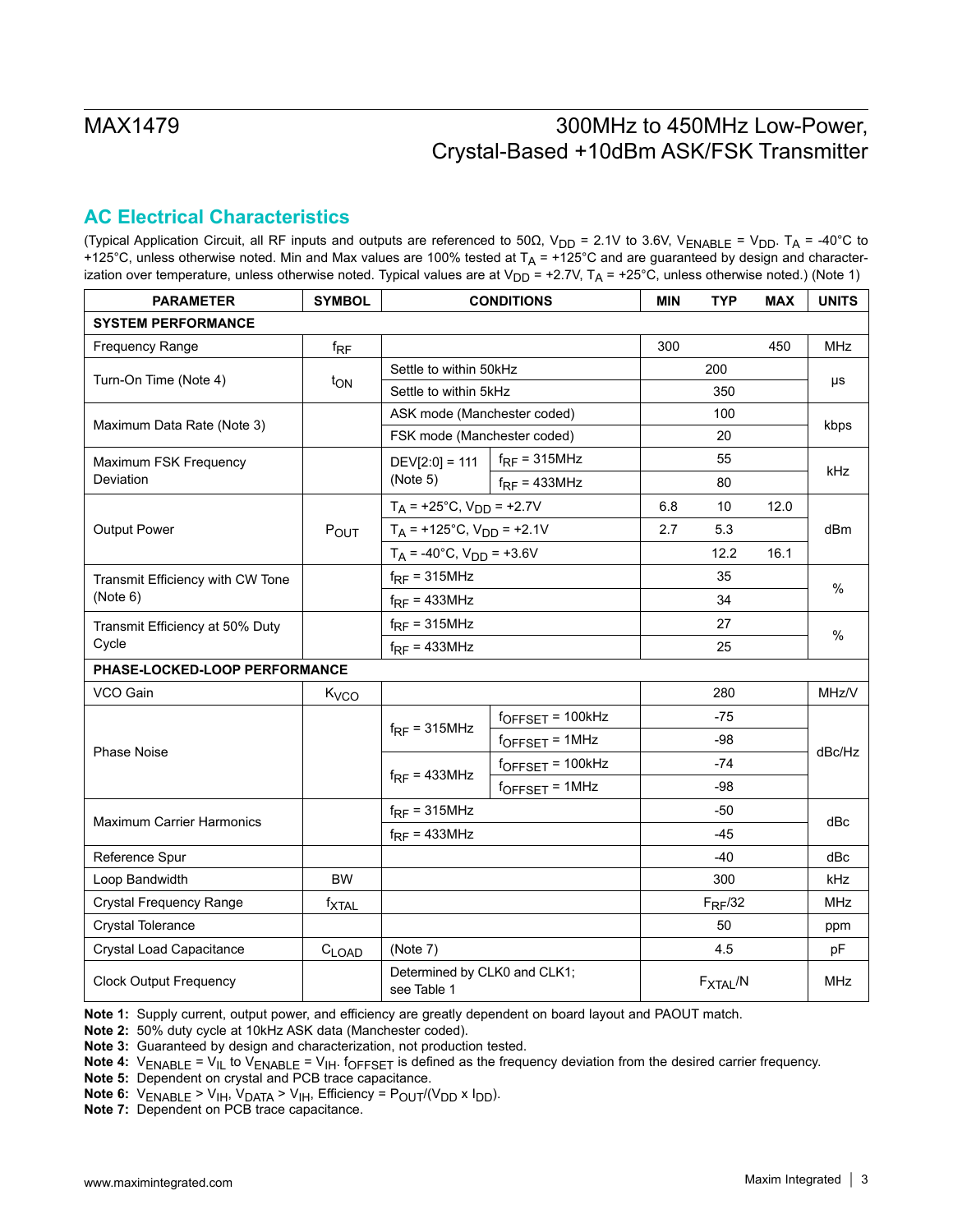## **Typical Operating Characteristics**

(*Typical Application Circuit*, V<sub>DD</sub> = +2.7V, T<sub>A</sub> = +25°C, unless otherwise noted.)

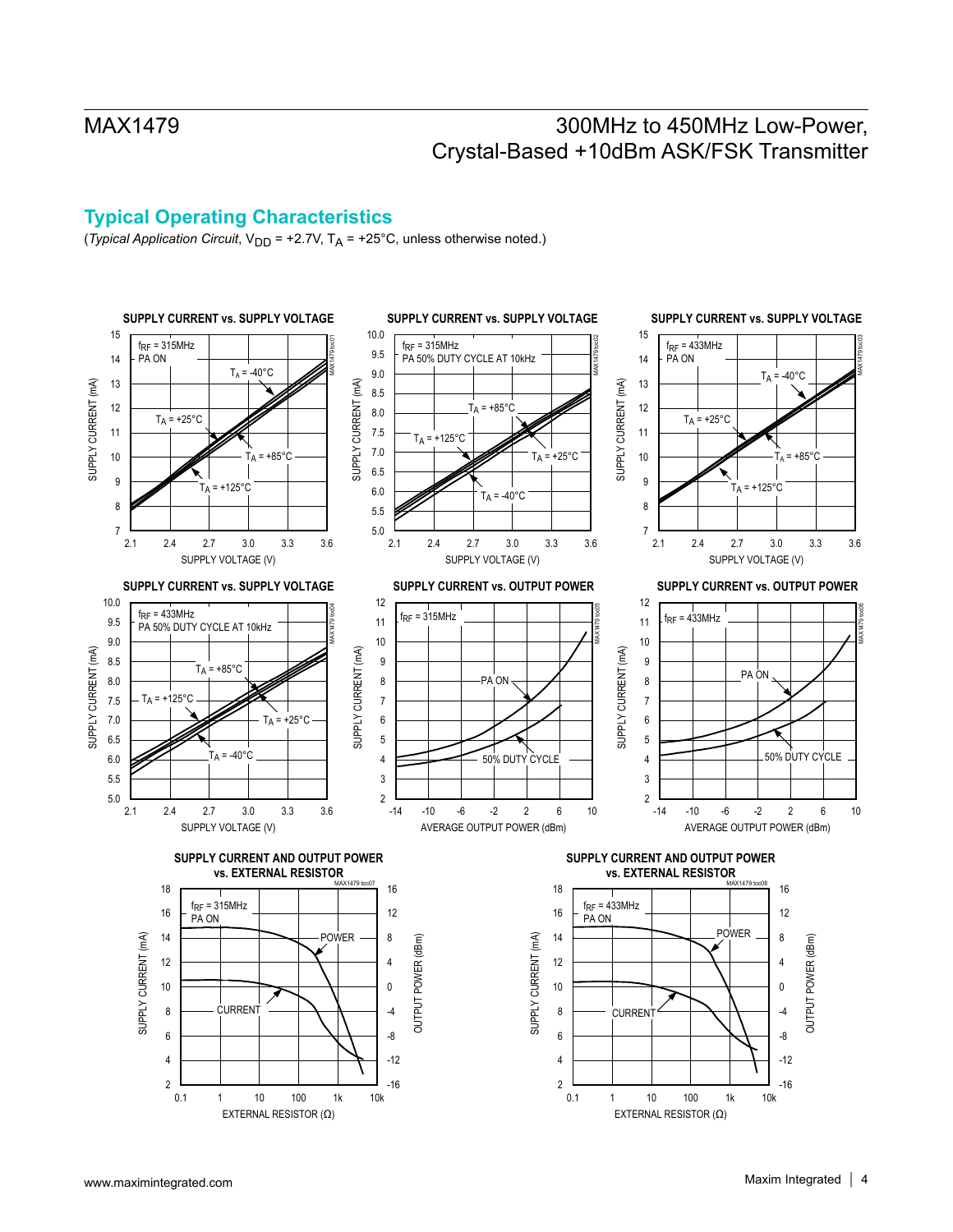# **Typical Operating Characteristics (continued)**

(*Typical Application Circuit*,  $V_{DD}$  = +2.7V,  $T_A$  = +25°C, unless otherwise noted.)

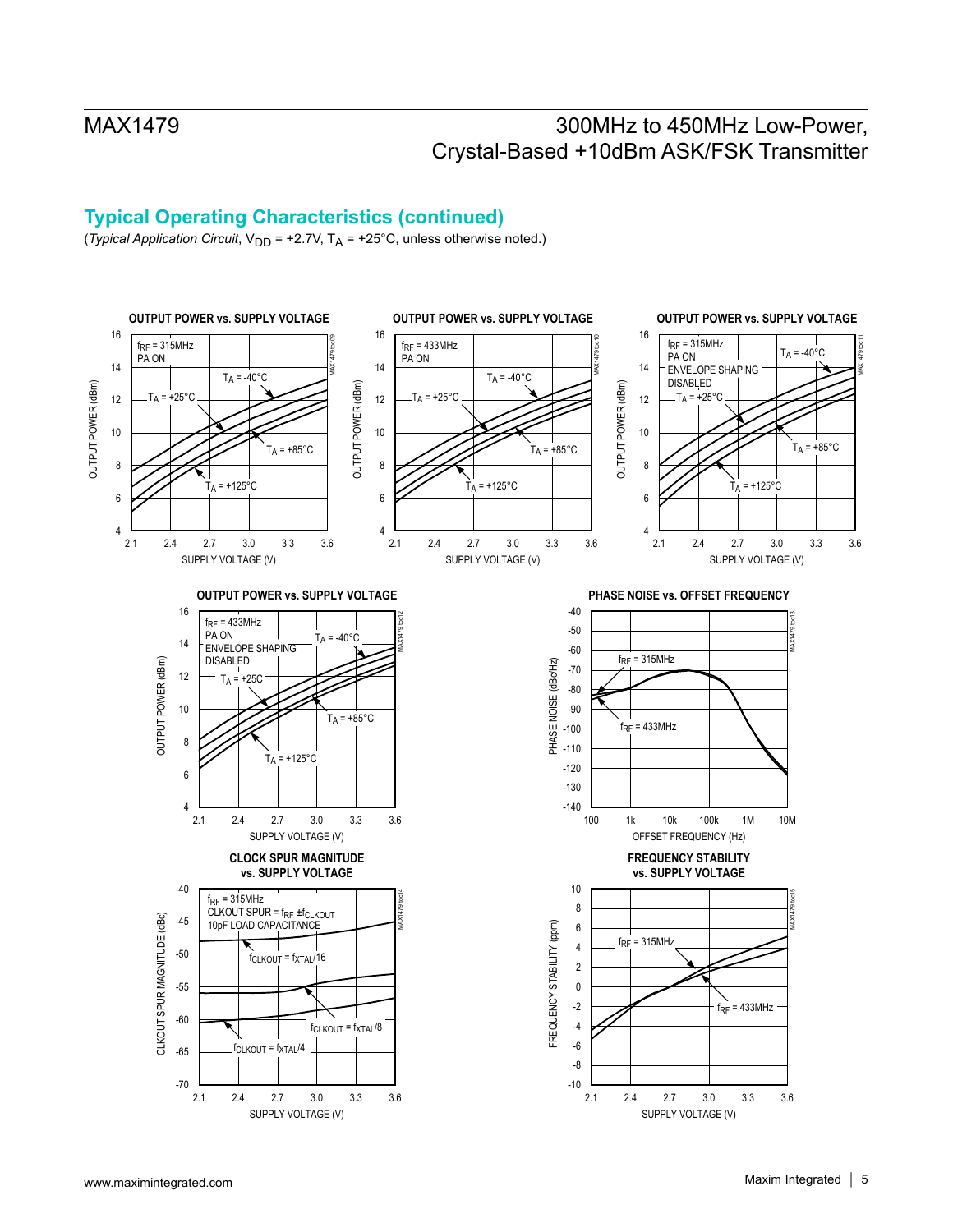## **Pin Description**

| <b>PIN</b>        | <b>NAME</b>       | <b>DESCRIPTION</b>                                                                                                                                                    |
|-------------------|-------------------|-----------------------------------------------------------------------------------------------------------------------------------------------------------------------|
| 1                 | $V_{DD}$          | Supply Voltage. Bypass to GND with a 10nF and 220pF capacitor as close to the pin as possible.                                                                        |
| $\overline{2}$    | <b>MODE</b>       | Mode Select. A logic low on MODE enables the device in ASK mode. A logic high on MODE enables the<br>device in FSK mode.                                              |
| 3                 | <b>DIN</b>        | Data Input. Power amplifier is on when DIN is high in ASK mode. Frequency is high when DIN is high in<br>FSK mode.                                                    |
| $\overline{4}$    | <b>ENABLE</b>     | Standby/Power-Up Input. A logic low on ENABLE sets the device in standby mode.                                                                                        |
| 5                 | <b>CLKOUT</b>     | Buffered Clock Output. Programmable through CLK0 and CLK1. See Table 1.                                                                                               |
| 6                 | $V_{DD}$ PA       | Power-Amplifier Supply Voltage. Bypass to GND with a 10nF and 220pF capacitor as close to the pin as<br>possible.                                                     |
| 7                 | <b>ROUT</b>       | Envelope-Shaping Output. ROUT controls the power-amplifier envelope rise and fall. Bypass to GND with<br>a 680pF and 220pF capacitor as close to the pin as possible. |
| 8                 | <b>PAOUT</b>      | Power-Amplifier Output. Requires a pullup inductor to the supply voltage, which can be part of the output-<br>matching network to an antenna.                         |
| 9                 | CLK <sub>0</sub>  | 1st Clock Divider Setting. See Table 1.                                                                                                                               |
| 10                | CLK <sub>1</sub>  | 2nd Clock Divider Setting. See Table 1.                                                                                                                               |
| 11                | DEV <sub>0</sub>  | 1st FSK Frequency-Deviation Setting. See Table 2.                                                                                                                     |
| $12 \overline{ }$ | DEV <sub>1</sub>  | 2nd FSK Frequency-Deviation Setting. See Table 2.                                                                                                                     |
| 13                | DEV <sub>2</sub>  | 3rd FSK Frequency-Deviation Setting. See Table 2.                                                                                                                     |
| 14                | XTAL <sub>1</sub> | 1st Crystal Input. $f_{RF}$ = 32 x $f_{\text{XTAL}}$ .                                                                                                                |
| 15                | XTAL <sub>2</sub> | 2nd Crystal Input. $f_{RF}$ = 32 x $f_{XTAL}$ .                                                                                                                       |
| 16                | <b>GND</b>        | Ground. Connect to system ground.                                                                                                                                     |
|                   | EP                | Exposed Ground Pad. EP is the power amplifier's ground. It must be connected to PCB through a low-<br>inductance path.                                                |

## **Detailed Description**

The MAX1479 is a highly integrated ASK/FSK transmitter operating over the 300MHz to 450MHz frequency band. The device requires only a few external components to complete a transmitter solution. The MAX1479 includes a complete PLL and a highly efficient power amplifier. The device can be set into a 0.2nA low-power shutdown mode.

### **Shutdown Mode**

ENABLE (pin 4) is internally pulled down with a 20μA current source. If it is left unconnected or pulled low, the MAX1479 goes into a low-power shutdown mode. In this mode, the supply current drops to 0.2nA. When ENABLE is high, the device is enabled and is ready for transmission after 200μs (frequency settles to within 50kHz).

The 200μs turn-on time of the MAX1479 is mostly dominated by the crystal oscillator startup time. Once the oscillator is running, the 300kHz PLL bandwidth allows fast frequency recovery during power-amplifier toggling.

### **Mode Selection**

MODE (pin 2) sets the MAX1479 in either ASK or FSK mode. When MODE is set low, the device operates as an ASK transmitter. If MODE is set high, the device operates as an FSK transmitter. In the ASK mode, the DIN pin controls the output of the power amplifier. A logic low on DIN turns off the PA, and a logic high turns on the PA. In the FSK mode, a logic low on the DIN pin is represented by the low FSK frequency, and a logic-high input is represented by the high FSK frequency. (The ASK carrier frequency and the lower FSK frequency are the same.) The deviation is proportional to the crystal load impedance and pulling capacitance. The maximum frequency deviation is 55kHz for  $f_{RF}$  = 315MHz and 80kHz for  $f_{RF}$  = 433MHz.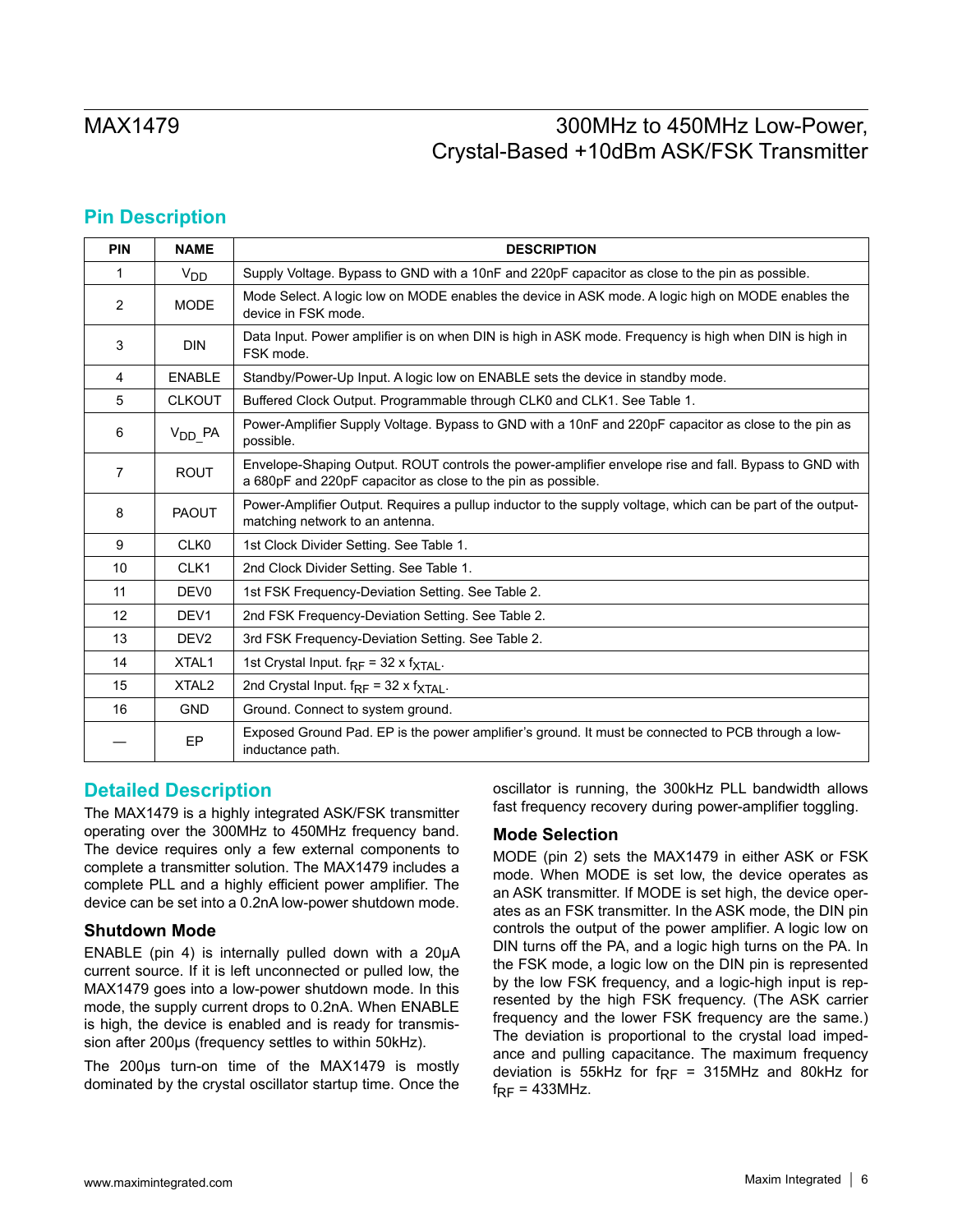## **Clock Output**

The MAX1479 has a dedicated digital output pin for the frequency-divided crystal clock signal. This is to be used as the time base for a microprocessor. The frequencydivision ratio is programmable through two digital input pins (CLK0, CLK1), and is defined in Table 1. The clock output is designed to drive a 3.5MHz CMOS rail-to-rail signal into a 10pF capacitive load.

### **Envelope-Shaping Resistor**

The envelope-shaping resistor allows for a gentle turn-on/ turn-off of the PA in ASK mode. This results in a smaller spectral width of the modulated PA output signal.

### **Phase-Locked Loop**

The PLL block contains a phase detector, charge pump, integrated loop filter, VCO, asynchronous 32x clock divider, and crystal oscillator. The PLL requires no external components. The relationship between the carrier and crystal frequency is given by:

### $f_{\text{XTAL}} = f_{\text{RF}}/32$

### **Crystal Oscillator**

The crystal oscillator in the MAX1479 is designed to present a capacitance of approximately 3pF to ground from the XTAL1 and XTAL2 pins in ASK mode. In most cases, this corresponds to a 4.5pF load capacitance applied to the external crystal when typical PCB parasitics are added. In FSK mode, a percentage (defined by bits DEV0 to DEV2) of the 3pF internal crystal oscillator capacitance is removed for a logic 1 on the DIN pin to pull the transmit frequency. The frequency deviation is shown in Table 2. **It is very important to use a crystal with a load capacitance that is equal to the capacitance of the MAX1479 crystal oscillator plus PCB parasitics**. If very large FSK frequency deviations are desired, use a crystal with a larger motional capacitance and/or reduce PCB parasitic capacitances.

### **Power Amplifier**

The PA of the MAX1479 is a high-efficiency, open-drain, switch-mode amplifier. With a proper output-matching network, the PA can drive a wide range of impedances, including small-loop PCB trace antennas and any 50Ω antennas. The output-matching network for a 50Ω antenna is shown in the *Typical Application Circuit*. The outputmatching network suppresses the carrier harmonics and transforms the antenna impedance to an optimal impedance at PAOUT (pin 8), which is about 250Ω.

## **Table 1. Clock Divider Settings**

| CLK <sub>1</sub> | <b>CLK0</b> | <b>CLKOUT</b>        |
|------------------|-------------|----------------------|
|                  |             | Logic 0              |
|                  |             | $F_{\text{XTAL}}/4$  |
|                  |             | $F_{\text{XTAL}}/8$  |
|                  |             | $f_{\text{XTAL}}/16$ |

## **Table 2. Frequency-Deviation Settings**

| DEV <sub>2</sub> | DEV <sub>1</sub> | DEV <sub>0</sub> | <b>DEVIATION</b> |
|------------------|------------------|------------------|------------------|
|                  |                  |                  | $1/8 \times max$ |
|                  |                  |                  | $1/4 \times max$ |
| U                |                  | n                | $3/8 \times max$ |
|                  |                  |                  | $1/2 \times max$ |
|                  | ∩                | n                | $5/8 \times max$ |
|                  |                  |                  | $3/4 \times max$ |
|                  |                  |                  | $7/8 \times max$ |
|                  |                  |                  | Max              |

When the output-matching network is properly tuned, the power amplifier is highly efficient. The *Typical Application Circuit* delivers +10dBm at a supply voltage of +2.7V, and draws a supply current of 6.7mA for ASK/OOK operation  $(V<sub>DIN</sub>$  at 50% duty cycle) and 10.5mA for FSK operation. Thus, the overall efficiency at 100% duty cycle is 35%. The efficiency of the power amplifier itself is about 50%. An external resistor at ROUT sets the output power.

## **Applications Information**

## **Output Matching to 50Ω**

When matched to a 50Ω system, the MAX1479 PA is capable of delivering more than +10dBm of output power at  $V_{DD}$  = 2.7V. The output of the PA is an open-drain transistor that requires external impedance matching and pullup inductance for proper biasing. The pullup inductance from PAOUT to  $V_{\text{DD}}$  serves three main purposes: It forms a resonant tank circuit with the capacitance of the PA output, provides biasing for the PA, and becomes a highfrequency choke to reduce the RF energy coupling into  $V<sub>DD</sub>$ . Maximum efficiency is achieved when the PA drives a load of 250Ω. The recommended output-matching network topology is shown in the *Typical Application Circuit*.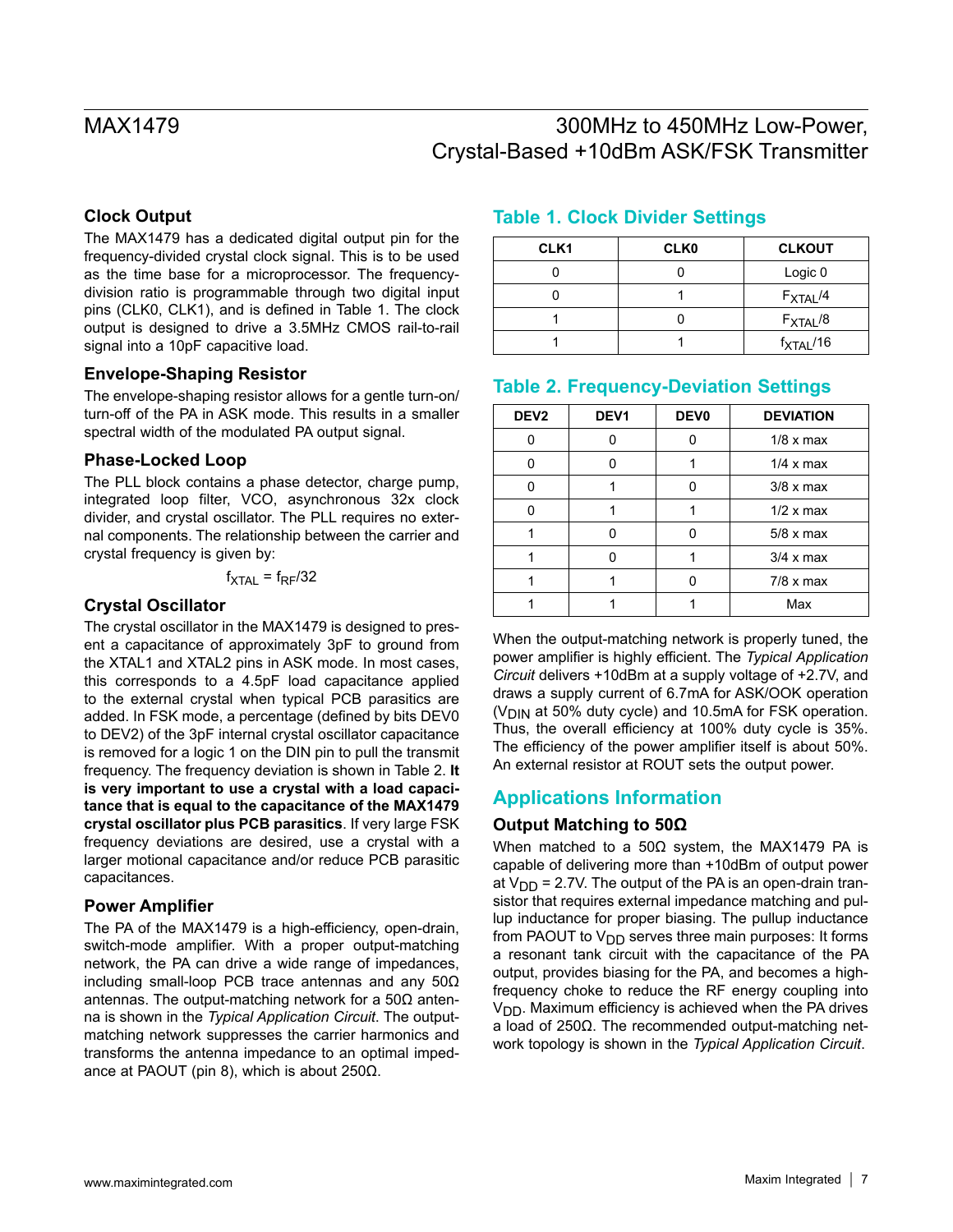### **Output Matching to PCB Loop Antenna**

In most applications, the MAX1479 power-amplifier output has to be impedance matched to a small-loop antenna. The antenna is usually fabricated out of a copper trace on a PCB in a rectangular, circular, or square pattern. The antenna has an impedance that consists of a lossy component and a radiative component. To achieve high radiating efficiency, the radiative component should be as high as possible, while minimizing the lossy component. In addition, the loop antenna has an inherent loop inductance associated with it (assuming the antenna is terminated to ground). For example, in a typical application, the radiative impedance is less than 0.5Ω, the lossy impedance is less than 0.7Ω, and the inductance is approximately 50nH to 100nH.

## **Table 3. Component Values for Typical Application Circuit**

| <b>COMPONENT</b> | <b>VALUE FOR</b><br>$f_{RF}$ = 433MHz | <b>VALUE FOR</b><br>$f_{RF}$ = 315MHz |
|------------------|---------------------------------------|---------------------------------------|
| L1               | 22nH                                  | 27nH                                  |
| L <sub>3</sub>   | 18nH                                  | 22nH                                  |
| C <sub>1</sub>   | 6.8pF                                 | 15pF                                  |
| C <sub>2</sub>   | 10pF                                  | 22pF                                  |
| C <sub>3</sub>   | 10 <sub>nF</sub>                      | 10 <sub>nF</sub>                      |
| C <sub>4</sub>   | 680pF                                 | 680pF                                 |
| C <sub>6</sub>   | 6.8pF                                 | 15pF                                  |
| C8               | 220pF                                 | 220pF                                 |
| C <sub>10</sub>  | 10 <sub>nF</sub>                      | 10 <sub>nF</sub>                      |
| C <sub>11</sub>  | 220pF                                 | 220pF                                 |
| C <sub>12</sub>  | 220pF                                 | 220pF                                 |
| C14              | 100pF                                 | 100pF                                 |
| C <sub>15</sub>  | 100pF                                 | 100pF                                 |

The objective of the matching network is to match the power-amplifier output to the impedance of the small-loop antenna. The matching components thus tune out the loop inductance and transform the low radiative and resistive parts of the antenna into the much higher value of the PA output. This gives higher efficiency. The low radiative and lossy components of the small-loop antenna result in a higher Q matching network than the 50Ω network; thus, the harmonics are lower.

### **Layout Considerations**

A properly designed PCB is an essential part of any RF/ microwave circuit. On the power-amplifier output, use controlled-impedance lines and keep them as short as possible to minimize losses and radiation.

Keeping the traces short reduces parasitic inductance. Generally, 1in of PCB trace adds about 20nH of parasitic inductance. Parasitic inductance can have a dramatic effect on the effective inductance. For example, a 0.5in trace connecting a 100nH inductor adds an extra 10nH of inductance, or 10%.

To reduce the parasitic inductance, use wider traces and a solid ground or power plane below the signal traces. Using a solid ground plane can reduce the parasitic inductance from approximately 20nH/in to 7nH/in. Also, use low-inductance connections to ground on all GND pins and place decoupling capacitors close to all  $V_{\text{DD}}$ connections.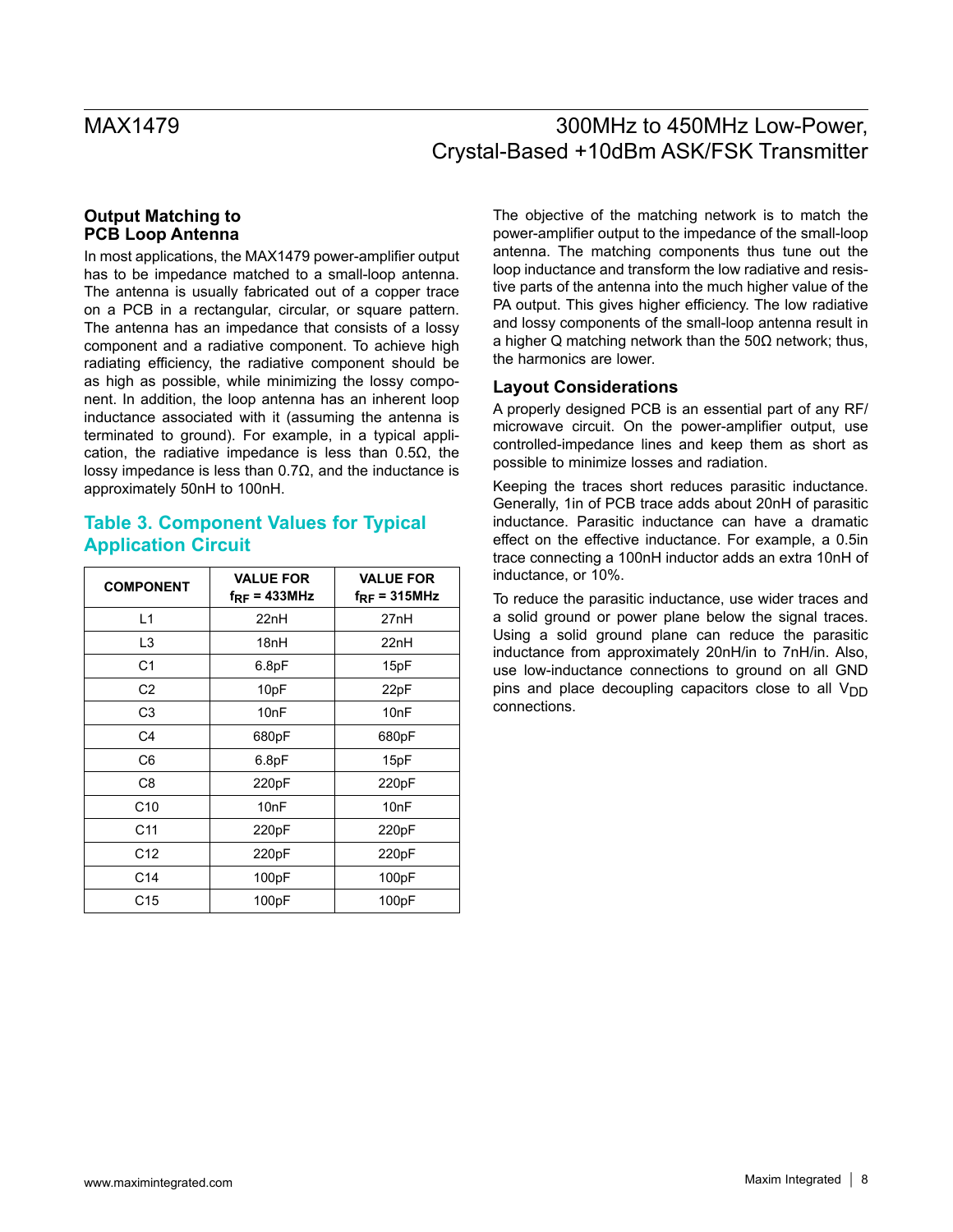# **Typical Application Circuit**



# **Chip Information**

PROCESS: CMOS

## **Package Information**

For the latest package outline information and land patterns (footprints), go to **[www.maximintegrated.com/packages](http://www.maximintegrated.com/packages)**. Note that a "+", "#", or "-" in the package code indicates RoHS status only. Package drawings may show a different suffix character, but the drawing pertains to the package regardless of RoHS status.

| <b>PACKAGE</b> | <b>PACKAGE</b> | <b>DOCUMENT</b> | LAND        |
|----------------|----------------|-----------------|-------------|
| <b>TYPE</b>    | <b>CODE</b>    | NO.             | PATTERN NO. |
| 16 TQFN-EP     | T1633+2        | 21-0136         | 90-0030     |